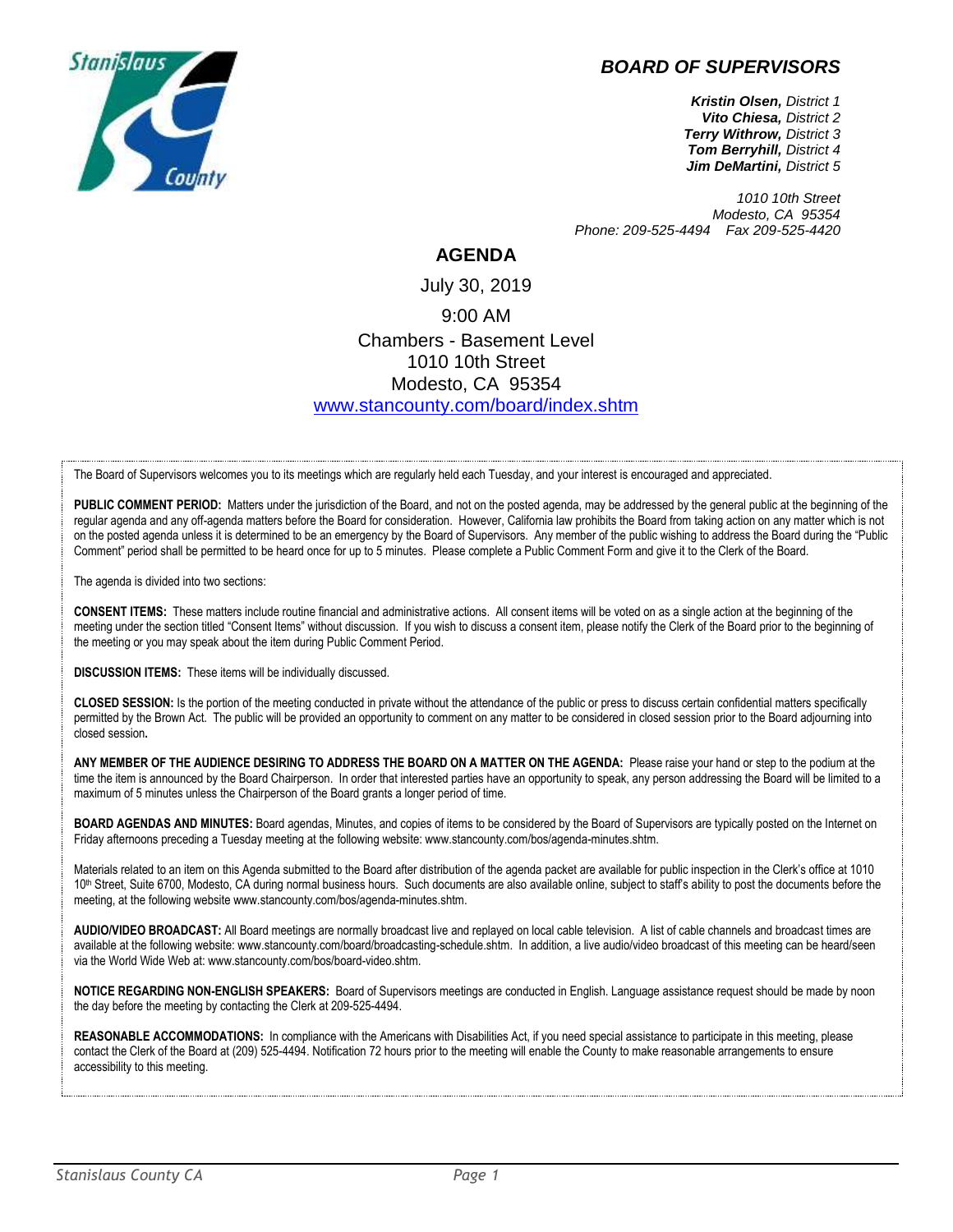- 1. Pledge Allegiance to the Flag
- 2. Invocation
- 3. Presentation: August 2019 as Child Support Awareness Month in Stanislaus County
- 4. Public Comment Period
- 5. Consent Calendar
	- A. Miscellaneous
		- 1. Approval of the Minutes for July 16, 2019 [\(View Item\)](http://stancounty.com/bos/minutes/2019/min07-16-19.pdf)
		- 2. Approval of Appointment of Shelli Margarite to the In-Home Supportive Services Advisory Committee [\(View Item\)](http://stancounty.com/bos/agenda/2019/20190730/A02.pdf)
		- 3. Approval of Appointment of Violeta Cuevas to the Stanislaus County Child Abuse Prevention Council [\(View Item\)](http://stancounty.com/bos/agenda/2019/20190730/A03.pdf)
		- 4. Approval of a Commendation for Diane McDonnell, Stanislaus County Librarian, Upon her Retirement [\(View Item\)](http://stancounty.com/bos/agenda/2019/20190730/A04.pdf)
	- B. Chief Executive Office
		- 1. Approval to Introduce and Waive the First Reading of an Ordinance to Amend Chapter 4.40 of the Stanislaus County Code Relating to the Prohibition of Low Value Escape Assessments - Assessor [\(View Item\)](http://stancounty.com/bos/agenda/2019/20190730/B01.pdf)
		- 2. Approval to Adopt the Recommended Decision of the Nuisance Abatement Hearing Board Regarding the Cost Accounting to Abate the Nuisance at 4122 Anna Avenue, Keyes – Environmental Resources [\(View Item\)](http://stancounty.com/bos/agenda/2019/20190730/B02.pdf)
		- 3. Approval to Adopt the Recommended Decision of the Nuisance Abatement Hearing Board Regarding the Cost Accounting to Abate the Nuisance at 4128 Anna Avenue, Keyes – Environmental Resources [\(View Item\)](http://stancounty.com/bos/agenda/2019/20190730/B03.pdf)
		- 4. Approval to Apply for and Accept, if Awarded, Grant Agreements for the California Proposition 68 Statewide Park Development and Community Revitalization Grant Program and the Per Capita Grant Program for Grant Periods 2020-2022 – Parks and Recreation [\(View Item\)](http://stancounty.com/bos/agenda/2019/20190730/B04.pdf)
		- 5. Approval of a Memorandum of Understanding with the Stanislaus Business Alliance/Opportunity Stanislaus Regarding the Joint Implementation of the Countywide Economic Development Plan and Marketing Strategies for Fiscal Year 2019-2020 – Chief Executive Office [\(View Item\)](http://stancounty.com/bos/agenda/2019/20190730/B05.pdf)
		- 6. Acceptance of Accountant's Report on the Stanislaus County Treasurer's Statement of Assets as of March 25, 2019 – Auditor-Controller [\(View Item\)](http://stancounty.com/bos/agenda/2019/20190730/B06.pdf)
		- 7. Approval of an Update on the Homeless Facility Plan and Partnership Between the County, the City of Modesto and The Salvation Army in Accordance with the Provisions of the Public Contract Code and Related Matters – Chief Executive Office [\(View Item\)](http://stancounty.com/bos/agenda/2019/20190730/B07.pdf)
		- 8. Acceptance of an Update in Accordance with Public Contract Code Sections 20134 and 22050 for Emergency Remediation/Repairs at 10th Street Place, to Repair Water Damage and Restore Essential Government Operations – Chief Executive Office [\(View Item\)](http://stancounty.com/bos/agenda/2019/20190730/B08.pdf)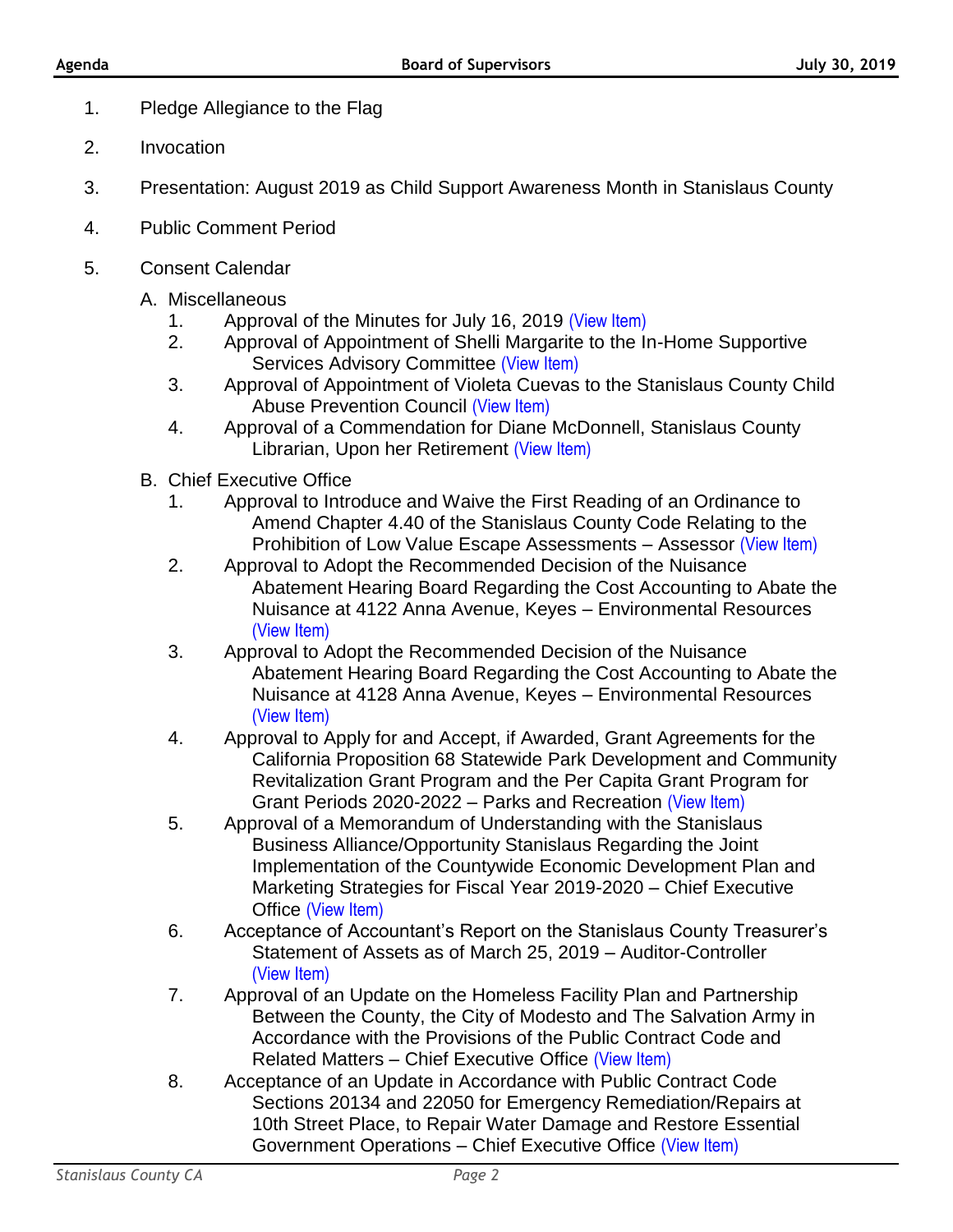- 9. Authorize the Chief Operations Officer to Negotiate and Execute Agreements for On Call Architects and On Call Civil Engineering to Support the County's Capital Project Efforts – Chief Executive Office [\(View Item\)](http://stancounty.com/bos/agenda/2019/20190730/B09.pdf)
- 10. Authorize the Auditor-Controller to Pay Prior Year Invoices Related to the 2016 Emergency Water Leak at County Center II located at 830 Scenic Drive, Modesto, California – Chief Executive Office [\(View Item\)](http://stancounty.com/bos/agenda/2019/20190730/B10.pdf)
- 11. Approval to Enter into a Lease Agreement with The Shannon Company, a California Limited Partnership, for Office Space to Provide Housing and Employment Support Services – Behavioral Health & Recovery Services [\(View Item\)](http://stancounty.com/bos/agenda/2019/20190730/B11.pdf)
- C. Department of Public Works
	- 1. Approval to Award a Contract for Engineering Services to MGE Engineering, Inc., of Sacramento, California, for Scour Protection Engineering and Environmental Services for the Sonora Road Bridge Over Martells Creek Project [\(View Item\)](http://stancounty.com/bos/agenda/2019/20190730/C01.pdf)
	- 2. Approval of an Agreement with the City of Modesto to Transfer Ownership Upon Completion of the Constructed Sewer System for the West Modesto Sewer Infrastructure Project - Spencer/Marshall Neighborhood [\(View Item\)](http://stancounty.com/bos/agenda/2019/20190730/C02.pdf)
	- 3. Approval to Levy the Fiscal Year 2019-2020 Benefit Assessments for the Various Lighting Districts [\(View Item\)](http://stancounty.com/bos/agenda/2019/20190730/C03.pdf)
	- 4. Approval of the Cooperative Agreement for County Engineering Services with the San Joaquin Joint Powers Authority, for the Turlock/Denair Station Improvement Project located at 3800 Santa Fe Avenue in Denair [\(View Item\)](http://stancounty.com/bos/agenda/2019/20190730/C04.pdf)
- D. Department of Planning and Community Development
	- 1. Approval to Rescind Williamson Act Contract No. 2003-4510, Located South of Gaffery Road, between the California Aqueduct and the Delta Mendota Canal, in the Vernalis Area; and Approval of a New Contract, Pursuant to Lot Line Adjustment Application No. PLN2016-0115, Sandhu-Tatla [\(View Item\)](http://stancounty.com/bos/agenda/2019/20190730/D01.pdf)
	- 2. Approval to Set a Public Hearing on August 13, 2019, at the 9:00 A.M. Meeting, to Consider the Planning Commission's Recommendation for Approval of Use Permit and Development Agreement Application No. PLN2018-0149, Bynate, Request to Establish a Commercial Cannabis Retail Business, Located at 21931 State Highway 33, between Fink Road and East Ike Crow Road, in the Crows Landing area [\(View Item\)](http://stancounty.com/bos/agenda/2019/20190730/D02.pdf)
	- 3. Approval to Set a Public Hearing on August 13, 2019, at the 9:00 A.M. Meeting, to Consider the Planning Commission's Recommendation for Approval of Use Permit and Development Agreement Application No. PLN2018-0113, Central Valley Growers, LLC - West Fulkerth Road, Request to Establish a Commercial Cannabis Cultivation Business, Located at 1301 West Fulkerth Road, between Crows Landing and Carpenter Roads, in the Turlock area [\(View Item\)](http://stancounty.com/bos/agenda/2019/20190730/D03.pdf)
- E. County Counsel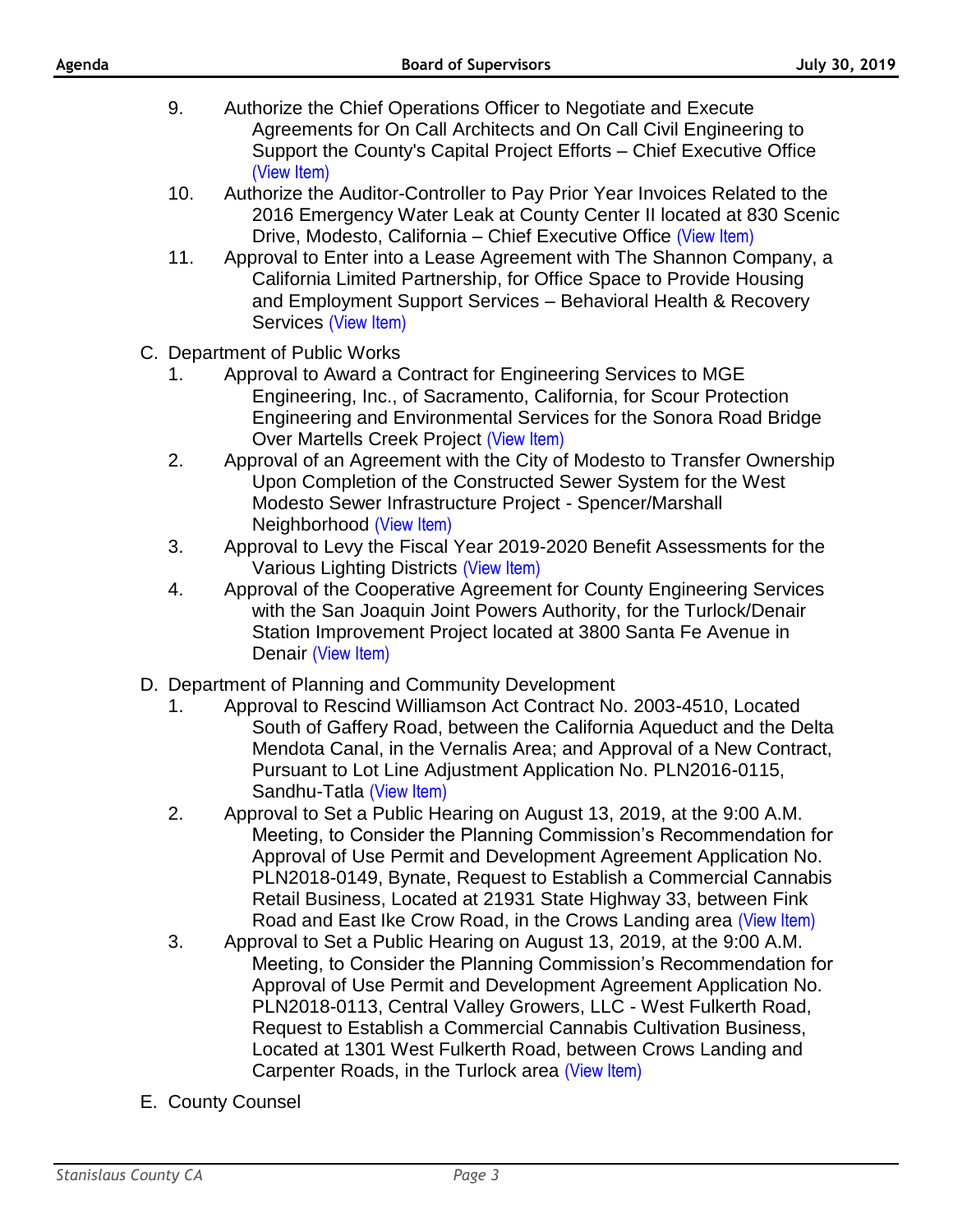- 6. Public Hearings
	- 1. Public Hearing to Consider the Approval of the Fiscal Year 2019-2020 Assessments for County Services Area Nos. 4 through 27, Landscape Assessment District Del Rio Heights and Landscape and Lighting Districts: Bret Harte, Bystrum, Howard/McCracken, Laurel, Paradise South, Riverview, and Riverdale – Public Works [\(View Item\)](http://stancounty.com/bos/agenda/2019/20190730/PH01.pdf)
	- 2. Public Hearing to Introduce and Waive the First Reading of an Ordinance to Establish New Fees for the Stanislaus Veterans Center Located at 3500 Coffee Road, Modesto, California – Chief Executive Office [\(View Item\)](http://stancounty.com/bos/agenda/2019/20190730/PH02.pdf)
	- 3. Public Hearing to Consider the Planning Commission's Recommendation for Approval of Use Permit and Development Agreement Application No. PLN2018-0099, Golden Purpose, Request to Establish a Commercial Cannabis Cultivation and Distribution Business, Located at 4218 Jessup Road, Between East Keyes Road and Highway 99, in the Community of Keyes – Planning and Community Development [\(View Item\)](http://stancounty.com/bos/agenda/2019/20190730/PH03.pdf)
	- 4. Public Hearing to Consider the Planning Commission's Recommendation for Denial of Use Permit and Development Agreement Application No. PLN2018-0151, Prem Gen Corp, Nathan Avenue, Request to Establish a Commercial Cannabis Cultivation Operation, Located at 2841 Nathan and 539 El Roya Avenues, East of Beard Avenue, in the Modesto Area – Planning and Community Development [\(View Item\)](http://stancounty.com/bos/agenda/2019/20190730/PH04.pdf)
	- 5. Public Hearing to Consider an Appeal of the Planning Commission's Approval for Use Permit Application No. PLN2018-0161 – Tri-Cal, Inc., Located at 10531 Crackerbox Road, Between Lon Dale Road (State Route 120) and Wilkins Avenue, in the Oakdale Area, and Adoption of a Negative Declaration – Planning and Community Development [\(View Item\)](http://stancounty.com/bos/agenda/2019/20190730/PH05.pdf)
- 7. Discussion Items
- 8. Correspondence
	- 1. This Board has received two letters from the Salida Fire Protection District regarding the resignation of Gerald DeBoer and the appointment of Constance Janitz to their Board of Directors. [\(View Item\)](http://stancounty.com/bos/agenda/2019/20190730/Corr01.pdf) (Recommendation: Refer to the Clerk-Recorder and Registrar of Voters.)
	- 2. This Board has received a letter from the West Stanislaus Irrigation District regarding the resignation of David Goubert from their Board of Directors. [\(View Item\)](http://stancounty.com/bos/agenda/2019/20190730/Corr02.pdf)

(Recommendation: Refer to the Clerk-Recorder and Registrar of Voters.)

- 3. This Board has received a letter from the El Solyo Water District regarding the passing of one of their Directors. [\(View Item\)](http://stancounty.com/bos/agenda/2019/20190730/Corr03.pdf) (Recommendation: Refer to the Clerk-Recorder and Registrar of Voters.)
- 4. This Board has received the following claims: Leslie Jantzen; Veasna Randy Tieng; Michael Murphy; Dana L. Arbizu; Jose Alberto Garcia & Angelica Garcia; William Miller; and, Debra Harper.

(Recommendation: Acknowledge receipt of claims and refer to the Chief Executive Office – Risk Management Division.)